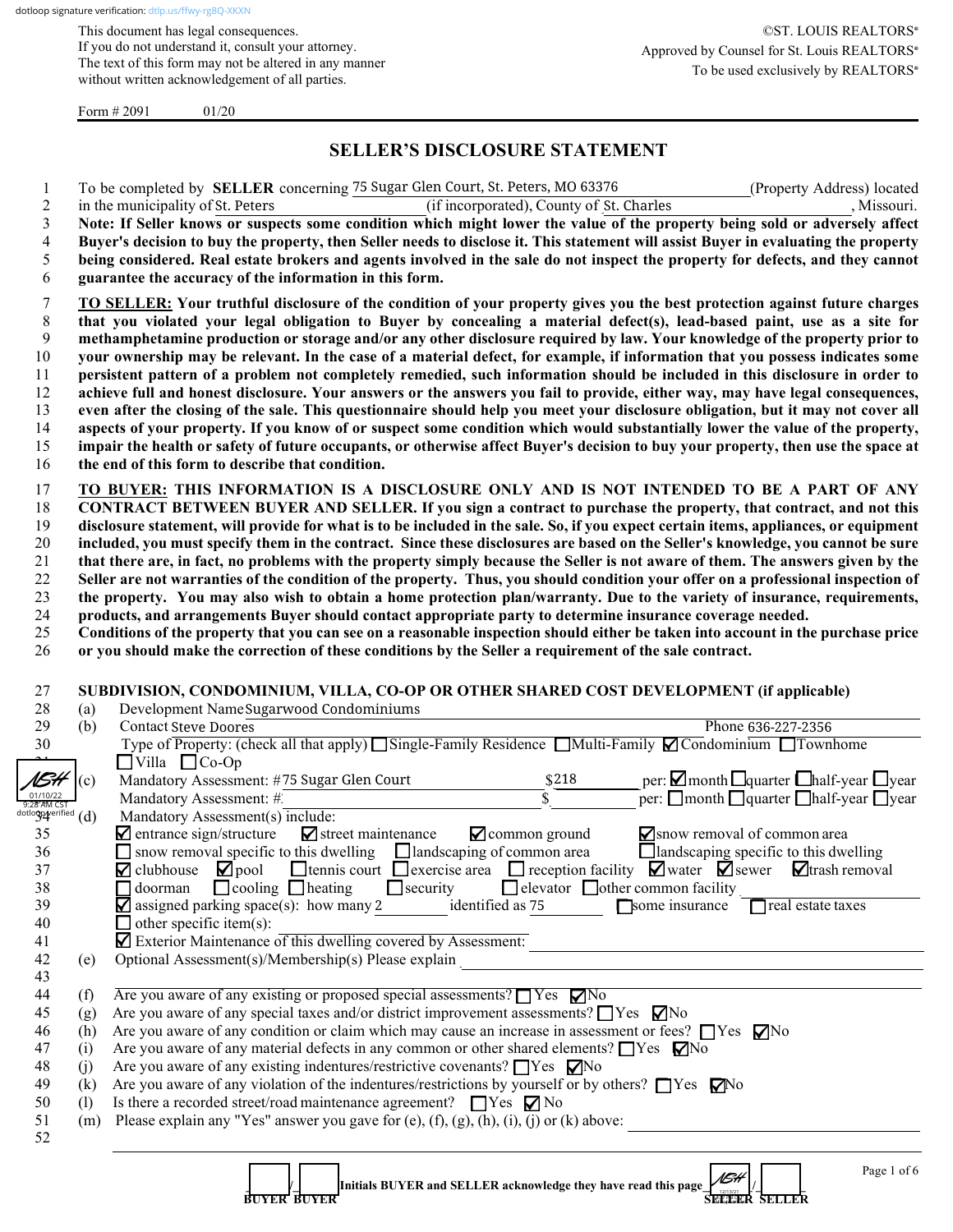dotloop signature verification: dtlp.us/ffwy-rg8Q-XKXN

| 53         |                | <b>UTILITIES</b>                                                                                                                                                                                  |                                                           |
|------------|----------------|---------------------------------------------------------------------------------------------------------------------------------------------------------------------------------------------------|-----------------------------------------------------------|
| 54         | <b>Utility</b> | <b>Current Provider</b>                                                                                                                                                                           |                                                           |
| 55         |                | Gas/Propane:Spire                                                                                                                                                                                 | if Propane, is tank $\Box$ Owned $\Box$ Leased            |
| 56         |                | Electric: Ameren UE                                                                                                                                                                               |                                                           |
| 57         | Water:         |                                                                                                                                                                                                   |                                                           |
| 58         | Sewer:         |                                                                                                                                                                                                   |                                                           |
| 59         | Trash:         |                                                                                                                                                                                                   |                                                           |
| 60         |                | Recycle:                                                                                                                                                                                          |                                                           |
| 61         |                | Internet:<br><u> 1989 - Johann Stoff, deutscher Stoffen und der Stoffen und der Stoffen und der Stoffen und der Stoffen und der</u>                                                               |                                                           |
| 62         | Phone:         |                                                                                                                                                                                                   |                                                           |
| 63         |                | HEATING, COOLING AND VENTILATING (Seller is not agreeing that all items checked are being offered for sale.)                                                                                      |                                                           |
| 64         | (a)            | Heating Equipment: Ø Forced Air UHot Water Radiators USteam Radiators U Radiant U Baseboard                                                                                                       |                                                           |
| 65         | (b)            | Source of heating: <b>ØElectric</b> Natural Gas <b>□</b> Propane □ Fuel Oil □ Other                                                                                                               |                                                           |
| 66         | (c)            | Type of air conditioning: $\Box$ Central Electric $\Box$ Central Gas $\Box$ Window/Wall (Number of window units )                                                                                 |                                                           |
| 67         | (d)            | Areas of house not served by central heating/cooling:                                                                                                                                             |                                                           |
| 68         | (e)            | Additional: Humidifier Electronic Air Filter Media Filter Attic Fan Dother:                                                                                                                       |                                                           |
| 69         | (f)            | Are you aware of any problems or repairs needed with any item in this section? $\Box$ Yes $\Box$ No If "Yes", please explain                                                                      |                                                           |
| 70<br>71   | (g)            | the control of the control of the control of the control of the control of the control of<br>Other details:                                                                                       |                                                           |
|            |                | the control of the control of the control of the control of the control of the control of                                                                                                         |                                                           |
| 72         |                | <b>FIREPLACE(S)</b>                                                                                                                                                                               |                                                           |
| 73         | (a)            | Type of fireplace: I Wood Burning I Vented Gas Logs I Vent Free Gas Logs I Wood Burning Stove I Natural Gas I Propane<br>Type of flues/venting:                                                   |                                                           |
| 74<br>75   | (b)            |                                                                                                                                                                                                   |                                                           |
| 76         |                | $\Box$ Non-Functional: Number of fireplace(s) Location(s) Please explain                                                                                                                          |                                                           |
| 77         | (c)            | Are you aware of any problems or repairs needed with any item in this section? $\Box$ Yes $\Box$ No If "Yes", please explain                                                                      |                                                           |
| 78         |                |                                                                                                                                                                                                   |                                                           |
| 79         |                | PLUMBING SYSTEM, FIXTURES AND EQUIPMENT; POOL/SPA/POND/LAKE/HOT TUB                                                                                                                               |                                                           |
| 80         | (a)            | Water Heater: Electric Natural Gas Propane Tankless Other:                                                                                                                                        | <u> 1980 - John Stein, Amerikaansk politiker (</u>        |
| 81         | (b)            | Ice maker supply line: $\Box$ Yes $\nabla$ No                                                                                                                                                     |                                                           |
| 82         | (c)            | Jet Tub: $\Box$ Yes $\nabla$ No                                                                                                                                                                   |                                                           |
| 83         | (d)            | Swimming Pool/Spa/Hot Tub: $\Box$ Yes $\nabla$ No                                                                                                                                                 |                                                           |
| 84         |                | (If Yes, attach Form #2180, Pool/Spa/Pond/Lake Addendum to Seller's Disclosure Statement)                                                                                                         |                                                           |
| 85         | (e)            | Lawn Sprinkler System: Nes No If yes, date of last backflow device inspection certificate:                                                                                                        |                                                           |
| 86         | (f)            | Are you aware of any problems or repairs needed in the plumbing system? Nes Mo If "Yes", please explain                                                                                           |                                                           |
| 87         |                |                                                                                                                                                                                                   |                                                           |
| 88         |                | WATER (If well exists, attach Form #2165, Septic/Well Addendum to Seller's Disclosure Statement)                                                                                                  |                                                           |
| 89         |                | (a) What is the source of your drinking water? $\Box$ Public $\Box$ Community $\Box$ Well $\Box$ Other (explain)                                                                                  |                                                           |
| 90         | (b)            | If Public, identify the utility company:                                                                                                                                                          |                                                           |
| 91         | (c)            | Do you have a softener, filter or other purification system? Nes No Dwned Leased/Lease Information                                                                                                |                                                           |
| 92<br>93   | (d)            | Are you aware of any problems relating to the water system including the quality or source of water or any components such as<br>the curb stop box? $\Box$ Yes $\Box$ No If "Yes", please explain |                                                           |
|            |                |                                                                                                                                                                                                   |                                                           |
| 94         |                | SEWERAGE (If Septic or Aerator exists, attach Form #2165, Septic/Well Addendum to Seller's Disclosure Statement)                                                                                  |                                                           |
| 95<br>96   | (a)            | What is the type of sewerage system to which the house is connected? $\Box$ Public $\Box$ Private $\Box$ Septic $\Box$ Aerator $\Box$ Other<br>If "Other" please explain                          |                                                           |
| 97         |                | Is there a sewerage lift system? $\Box$ Yes $\Box$ No If "Yes", is it in good working condition? $\Box$ Yes $\Box$ No                                                                             |                                                           |
| 98         | (b)<br>(c)     | When was the septic/aerator system last serviced?                                                                                                                                                 |                                                           |
| 99         | (d)            | Are you aware of any leaks, backups, open drain lines or other problems relating to the sewerage system? $Yes$ No                                                                                 |                                                           |
| 100        |                | If "Yes", please explain                                                                                                                                                                          |                                                           |
| 101        |                | APPLIANCES (Seller is not agreeing that all items checked are being offered for sale.)                                                                                                            |                                                           |
| 102        | (a)            | Electrical Appliances and Equipment: $\Box$ Electric Stove/Range/Cook top $\Box$ Oven $\Box$ Built-in Microwave Oven                                                                              |                                                           |
| 103        |                | ⊿Dishwasher<br>Garbage Disposal<br>Trash Compactor                                                                                                                                                | $\Box$ Wired smoke alarms $\Box$ Electric dryer (hook up) |
| 104        |                | $\Box$ Ceiling Fan(s) $\Box$ Intercom System $\Box$ Central Vacuum System $\Box$ Other                                                                                                            |                                                           |
| 105        | (b)            | Gas Appliances & Equipment: □ Natural Gas □ Propane                                                                                                                                               |                                                           |
| 106        |                | □ Oven □ Gas Stove/Range/Cook top □ Exterior Lights □ Barbecue □ Water heater □ Tankless Water Heater                                                                                             |                                                           |
| 107        |                | $\Box$ Gas dryer (hook up) $\Box$ Other                                                                                                                                                           |                                                           |
|            |                | $\blacksquare$ Cable Wiring $\blacksquare$ Phone Wiring $\blacksquare$ Network/Data Wiring<br>Other Equipment: □TV Antenna                                                                        |                                                           |
| 108<br>109 | (c)            | $\Box$ Electric Garage Door Opener(s)<br>Number of controls                                                                                                                                       |                                                           |
| 110        |                | Security Alarm System Owned Leased /Lease information:                                                                                                                                            |                                                           |
|            |                |                                                                                                                                                                                                   | Page 2 of 6                                               |
|            |                | Initials BUYER and SELLER acknowledge they have read this page                                                                                                                                    | <b>NSH</b>                                                |
|            |                | <b>BUYER BUYER</b>                                                                                                                                                                                | <b>SEE SELLER</b>                                         |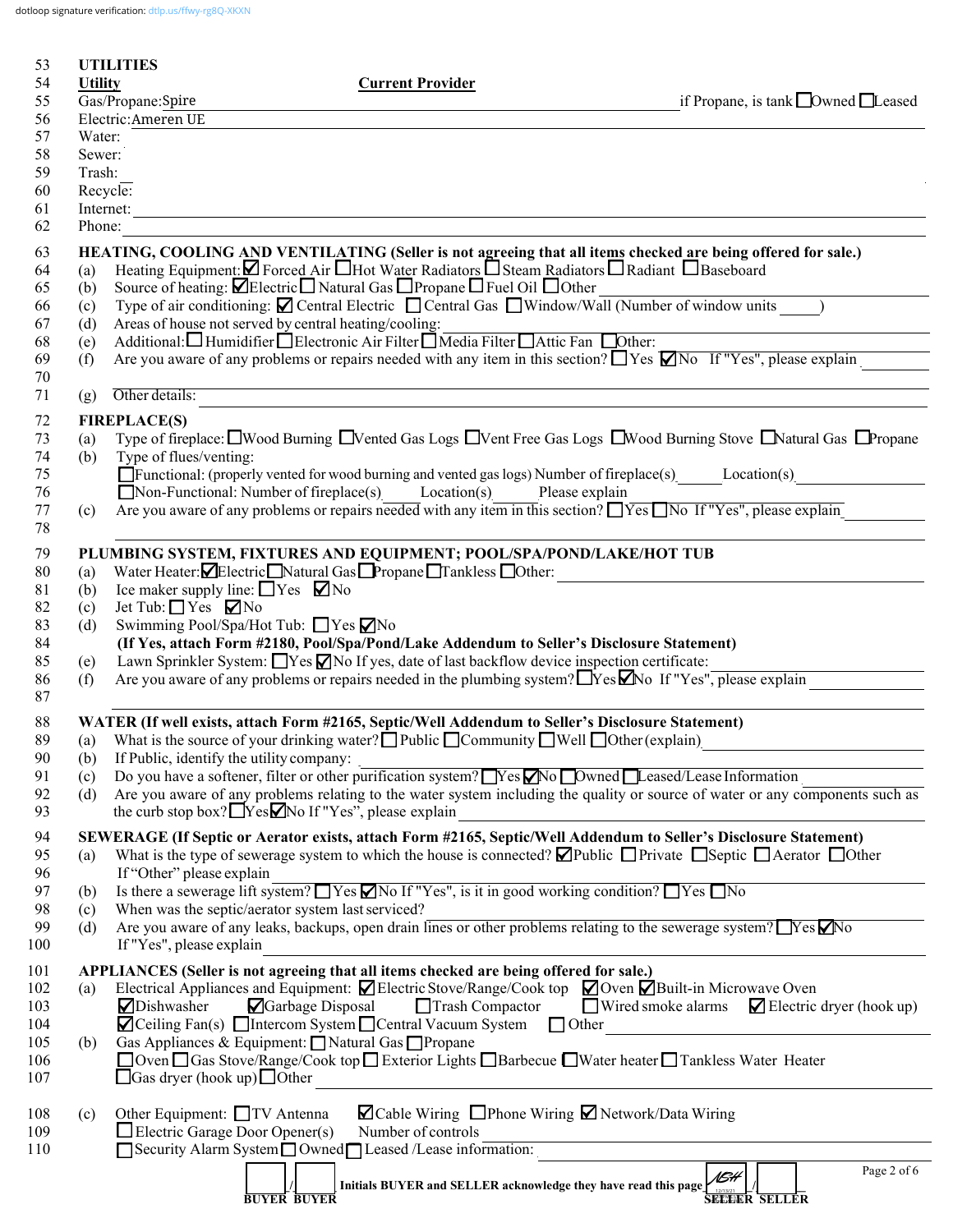| 111        |            | Satellite Dish Downed Leased/LeaseInformation: Dother:                                                                                                                                                                                                                                                                                                          |  |  |  |  |
|------------|------------|-----------------------------------------------------------------------------------------------------------------------------------------------------------------------------------------------------------------------------------------------------------------------------------------------------------------------------------------------------------------|--|--|--|--|
| 112        |            |                                                                                                                                                                                                                                                                                                                                                                 |  |  |  |  |
| 113        | (d)        | Are you aware of any items in this section in need of repair or replacement? $\Box$ Yes $\Box$ No If "Yes", please explain $\Box$                                                                                                                                                                                                                               |  |  |  |  |
| 114        |            |                                                                                                                                                                                                                                                                                                                                                                 |  |  |  |  |
| 115        |            | <b>ELECTRICAL</b>                                                                                                                                                                                                                                                                                                                                               |  |  |  |  |
| 116        |            | Type of service panel: $\Box$ Fuses $\Box$ Circuit Breakers $\Box$ Other:                                                                                                                                                                                                                                                                                       |  |  |  |  |
| 117        | (a)        | Type of wiring: $\Box$ Copper $\Box$ Aluminum $\Box$ Knob and Tube $\Box$ Unknown                                                                                                                                                                                                                                                                               |  |  |  |  |
| 118<br>119 | (b)        | Are you aware of any problems or repairs needed in the electrical system? $\Box$ Yes $\Box$ No If "Yes", please explain                                                                                                                                                                                                                                         |  |  |  |  |
| 120        |            | ROOF, GUTTERS AND DOWNSPOUTS                                                                                                                                                                                                                                                                                                                                    |  |  |  |  |
| 121        | (a)        | What is the approximate age of the roof? ______Years. Documented? $\Box$ Yes $\Box$ No                                                                                                                                                                                                                                                                          |  |  |  |  |
| 122        | (b)        | Has the roof ever leaked during your ownership? $\Box$ Yes $\Box$ No If "Yes" please explain                                                                                                                                                                                                                                                                    |  |  |  |  |
| 123<br>124 |            | (c) Has the roof been repaired, recovered or any portion of it replaced or recovered during your ownership? Nes No If "Yes",                                                                                                                                                                                                                                    |  |  |  |  |
| 125        |            | please explain                                                                                                                                                                                                                                                                                                                                                  |  |  |  |  |
| 126<br>127 | (d)        | please explain<br>Are you aware of any problems with the roof, gutters or downspouts? Nes and If "Yes", please explain                                                                                                                                                                                                                                          |  |  |  |  |
|            |            |                                                                                                                                                                                                                                                                                                                                                                 |  |  |  |  |
|            |            | <b>CONSTRUCTION</b>                                                                                                                                                                                                                                                                                                                                             |  |  |  |  |
|            | (a)        | Are you aware of any problems with the footing, foundation walls, sub-floor, interior and exterior walls, roof construction,<br>decks/porches or other load bearing components? $\Box$ Yes $\Box$ No If "Yes" please describe in detail<br><u> 1989 - Andrea Albert II, am Francisco II, am Francisco II, am Francisco II, am Francisco II, am Francisco II</u> |  |  |  |  |
|            | (b)        | Are you aware of any repairs to any of the building elements listed in (a) above? $\Box$ Yes $\Box$ No If "Yes", please describe the                                                                                                                                                                                                                            |  |  |  |  |
|            |            | location, extent, date and name of the person/company who did the repair or control effort                                                                                                                                                                                                                                                                      |  |  |  |  |
|            |            | Are you aware that any of the work in (b) above was completed without required permits? $\Box$ Yes $\Box$ No                                                                                                                                                                                                                                                    |  |  |  |  |
|            | (c)<br>(d) | List all significant additions, modifications, renovations, $\&$ alterations to the property during your ownership: Kitchen update in                                                                                                                                                                                                                           |  |  |  |  |
|            |            | 2019                                                                                                                                                                                                                                                                                                                                                            |  |  |  |  |
|            | (e)        | Were required permits obtained for the work in (d) above? $\blacksquare$ Yes $\blacksquare$ No                                                                                                                                                                                                                                                                  |  |  |  |  |
|            |            | <b>BASEMENT AND CRAWL SPACE (Complete only if applicable)</b>                                                                                                                                                                                                                                                                                                   |  |  |  |  |
|            | (a)        | $\Box$ Sump pit $\Box$ Sump pit and pump                                                                                                                                                                                                                                                                                                                        |  |  |  |  |
|            | (b)        | Type of foundation: <b>○</b> Concrete Stone Stone Cinder Block Wood                                                                                                                                                                                                                                                                                             |  |  |  |  |
|            | (c)        | Are you aware of any dampness, water accumulation or leakage, in the basement or crawl space? $\Box$ Yes $\Box$ No If "Yes", please                                                                                                                                                                                                                             |  |  |  |  |
|            |            | describe in detail<br><u> 1980 - Andrea Andrew Maria (h. 1980).</u>                                                                                                                                                                                                                                                                                             |  |  |  |  |
|            |            |                                                                                                                                                                                                                                                                                                                                                                 |  |  |  |  |
|            | (d)        | Are you aware of any repairs or other attempts to control any water or dampness problem in the basement or crawl space?                                                                                                                                                                                                                                         |  |  |  |  |
|            |            | $\Box$ Yes $\Box$ No If "Yes", please describe the location, extent, date and name of the person/company who did the repair or control                                                                                                                                                                                                                          |  |  |  |  |
|            |            | effort<br><u> 1989 - Andrea Station Barbara, actor a component de la componentación de la componentación de la componentaci</u>                                                                                                                                                                                                                                 |  |  |  |  |
|            |            |                                                                                                                                                                                                                                                                                                                                                                 |  |  |  |  |
|            |            | PESTS OR TERMITES/WOOD DESTROYING INSECTS                                                                                                                                                                                                                                                                                                                       |  |  |  |  |
|            | (a)        | Are you aware of any pests or termites/wood destroying insects impacting the property and improvements? TYes No                                                                                                                                                                                                                                                 |  |  |  |  |
|            | (b)        | Are you aware of any uncorrected damage to the property caused by pests or termites/wood destroying insects? TYes No                                                                                                                                                                                                                                            |  |  |  |  |
|            | (c)<br>(d) | Is your property currently under a warranty contract by a licensed pest/termite control company? $\Box$ Yes $\Box$ No<br>Are you aware of any pest/termite control reports for the property? $\Box$ Yes $\nabla$ No                                                                                                                                             |  |  |  |  |
|            | (e)        | Are you aware of any pest/termite control treatments to the property? $\Box$ Yes $\nabla$ No                                                                                                                                                                                                                                                                    |  |  |  |  |
|            | (f)        |                                                                                                                                                                                                                                                                                                                                                                 |  |  |  |  |
|            |            |                                                                                                                                                                                                                                                                                                                                                                 |  |  |  |  |
|            |            | <b>SOIL AND DRAINAGE</b>                                                                                                                                                                                                                                                                                                                                        |  |  |  |  |
|            | (a)        | Are you aware of any fill, expansive soil or sinkholes on the property or that may affect the property? $\Box$ Yes $\Box$ No                                                                                                                                                                                                                                    |  |  |  |  |
|            | (b)        | Are you aware of any soil, earth movement, flood, drainage or grading problems on the property or that may affect the                                                                                                                                                                                                                                           |  |  |  |  |
|            |            | property? $\Box$ Yes $\nabla$ No                                                                                                                                                                                                                                                                                                                                |  |  |  |  |
|            | (c)        | Are you aware of any past, present or proposed mining, strip-mining, or any other excavations on the property or that may affect                                                                                                                                                                                                                                |  |  |  |  |
|            |            | the property? $\Box$ Yes $\Box$ No                                                                                                                                                                                                                                                                                                                              |  |  |  |  |
|            | (d)        | Are you aware of any Post-construction Stormwater Best Management Practices (BMPs) on the property? (BMPs are private                                                                                                                                                                                                                                           |  |  |  |  |
|            |            | stormwater management facilities which include a recorded formal Maintenance Agreement with the Metropolitan Sewer District,<br>e.g. retention ponds, rain gardens, sand filters, permeable pavement) $\Box$ Yes $\nabla$ No                                                                                                                                    |  |  |  |  |
|            |            | (e) Please explain any "Yes" answers you gave in this section                                                                                                                                                                                                                                                                                                   |  |  |  |  |
|            |            |                                                                                                                                                                                                                                                                                                                                                                 |  |  |  |  |
|            |            |                                                                                                                                                                                                                                                                                                                                                                 |  |  |  |  |
|            |            |                                                                                                                                                                                                                                                                                                                                                                 |  |  |  |  |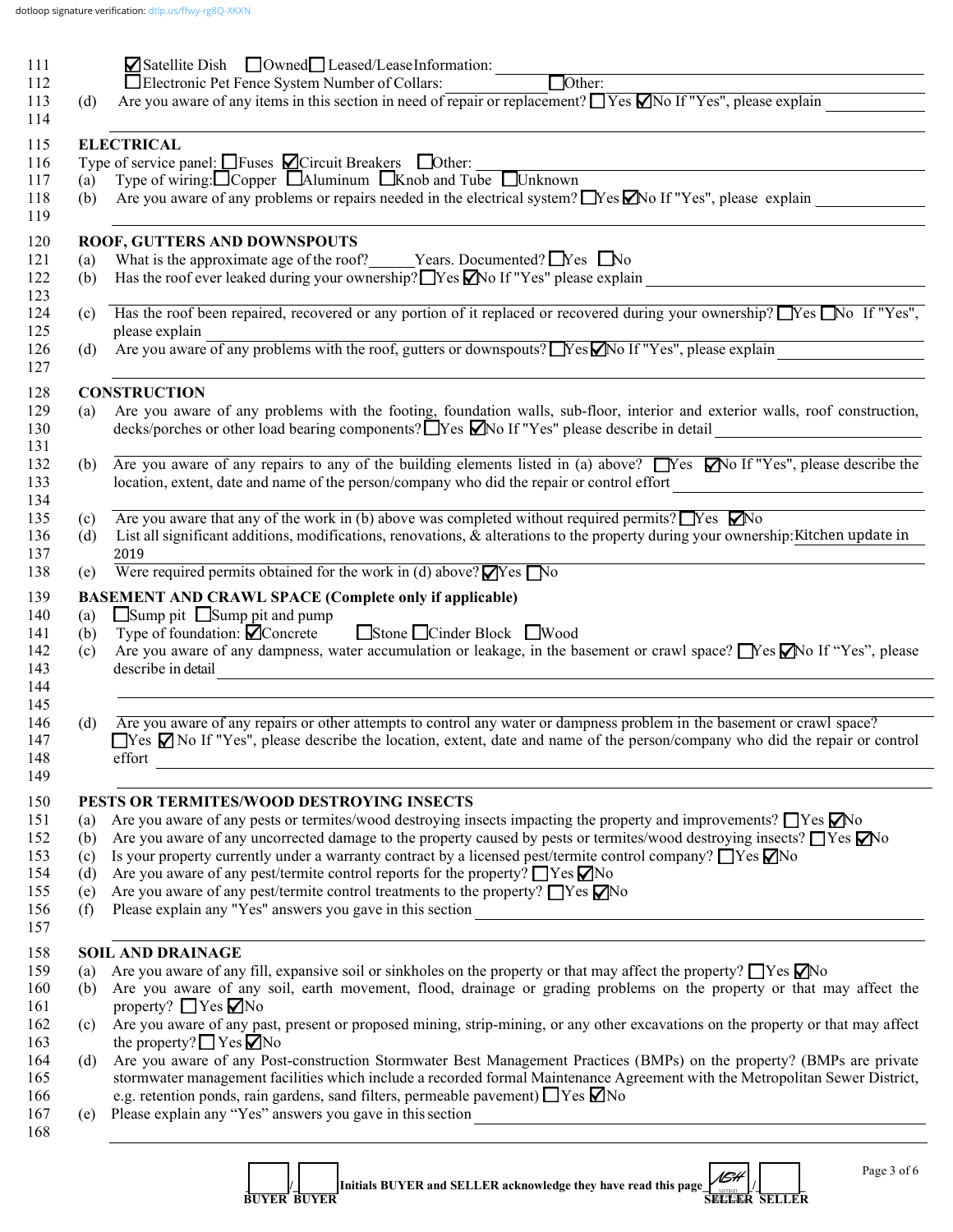# 169 **HAZARDOUS SUBSTANCES/OTHER ENVIRONMENTAL CONCERNS**

|     | (a) Lead: (Note: Production of lead-based paint was banned in 1978. See Disclosure of Information and Acknowledgement Lead Based<br>Paint and/or Lead-Based Paint Hazards, form #2049.)                                                                                            |
|-----|------------------------------------------------------------------------------------------------------------------------------------------------------------------------------------------------------------------------------------------------------------------------------------|
|     | (1) Are you aware of the presence of any lead hazards (such as paint, water supply lines, etc.) on the property? $\Box$ Yes $\Box$ No                                                                                                                                              |
|     | (2) Are you aware if it has ever been covered or removed? $\Box$ Yes $\Box$ No                                                                                                                                                                                                     |
|     | (3) Are you aware if the property has been tested for lead? $\Box$ Yes $\Box$ No If "Yes", please give date performed, type of test and test                                                                                                                                       |
|     | results                                                                                                                                                                                                                                                                            |
|     | results<br>(4) Please explain any "Yes" answers you gave in this section                                                                                                                                                                                                           |
|     | (b) Asbestos Materials                                                                                                                                                                                                                                                             |
|     | (1) Are you aware of the presence of asbestos materials on the property, such as roof shingles, siding, insulation, ceiling, flooring,                                                                                                                                             |
|     | pipe wrap, etc.? $\Box$ Yes $\Box$ No                                                                                                                                                                                                                                              |
|     | (2) Are you aware of any asbestos material that has been encapsulated or removed? $\Box$ Yes $\nabla$ No                                                                                                                                                                           |
|     | (3) Are you aware if the property has been tested for the presence of asbestos? $\Box$ Yes $\Box$ No If "Yes", please give date performed,                                                                                                                                         |
|     | type of test and test results                                                                                                                                                                                                                                                      |
|     | (4) Please explain any "Yes" answers you gave in this section<br><u> 1989 - Andrea Santa Andrea Andrea Santa Andrea Andrea Andrea Andrea Andrea Andrea Andrea Andrea Andrea Andre</u>                                                                                              |
|     | (c) Mold                                                                                                                                                                                                                                                                           |
|     | (1) Are you aware of the presence of any mold on the property? $\Box$ Yes $\Box$ No                                                                                                                                                                                                |
|     | (2) Are you aware of anything with mold on the property that has ever been covered or removed? $\Box$ Yes $\Box$ No                                                                                                                                                                |
|     | (3) Are you aware if the property has ever been tested for the presence of mold? These $\Box$ No If "Yes", please give date performed,<br>type of test and test results                                                                                                            |
|     | type of test and test results<br>(4) Please explain any "Yes" answers you gave in this section                                                                                                                                                                                     |
|     | (d) Radon                                                                                                                                                                                                                                                                          |
|     | (1) Are you aware if the property has been tested for radon gas? $\Box$ Yes $\Box$ No If "Yes", please give date performed, type of test                                                                                                                                           |
|     | and test results                                                                                                                                                                                                                                                                   |
|     | (2) Are you aware if the property has ever been mitigated for radon gas? TYes Mo If "Yes", please provide the date and name                                                                                                                                                        |
|     | of the person/company who did the mitigation<br><u> 1989 - Johann Stein, fransk politik (d. 1989)</u>                                                                                                                                                                              |
|     | (e) Methamphetamine                                                                                                                                                                                                                                                                |
|     | Are you aware if the property is or was used as a lab, production or storage site for methamphetamine or was the residence of                                                                                                                                                      |
|     | a person convicted of a crime related to methamphetamine or a derivative controlled substance related thereto?                                                                                                                                                                     |
|     | □ YesΩ No If "Yes", Section 442.606 RSMo requires you to disclose such facts in writing, please explain                                                                                                                                                                            |
| (f) | Waste Disposal Site or Demolition Landfill (permitted or unpermitted)                                                                                                                                                                                                              |
|     | Are you aware of any permitted or unpermitted solid waste disposal site or demolition landfill on the property? $\Box$ Yes $\Box$ No                                                                                                                                               |
|     | If "Yes", Section 260.213 RSMo requires you to disclose the location of any such site on the property. Please provide such                                                                                                                                                         |
|     | information.                                                                                                                                                                                                                                                                       |
|     | Note: If Seller checks "Yes", Buyer may be assuming liability to the State for any remedial action at the property.                                                                                                                                                                |
| (g) | Radioactive or Hazardous Materials                                                                                                                                                                                                                                                 |
|     | Have you ever received a report stating affirmatively that the property is or was previously contaminated with radioactive                                                                                                                                                         |
|     | material or other hazardous material? $\Box$ Yes $\Box$ No If "Yes", Section 442.055 RSMo requires you to disclose such knowledge                                                                                                                                                  |
|     | in writing. Please provide such information, including a copy of such report, if available.                                                                                                                                                                                        |
|     | (h) Other Environmental Concerns                                                                                                                                                                                                                                                   |
|     | Are you aware of any other environmental concerns that may affect the property such as polychlorinated biphenyls (PCB's),                                                                                                                                                          |
|     | electro-magnetic fields (EMF's), underground fuel tanks, unused septic or storage tanks, etc.? ■ Yes No If "Yes", please                                                                                                                                                           |
|     | explain                                                                                                                                                                                                                                                                            |
|     |                                                                                                                                                                                                                                                                                    |
|     | <b>SURVEY AND ZONING</b>                                                                                                                                                                                                                                                           |
| (a) | Are you aware of any shared or common features with adjoining properties? $\Box$ Yes $\Box$ No                                                                                                                                                                                     |
| (b) | Are you aware of any rights of way, unrecorded easements, or encroachments, which affect the property? $\Box$ Yes $\Box$ No                                                                                                                                                        |
| (c) | Is any portion of the property located within the 100-year flood hazard area (flood plain)? $\Box$ Yes $\Box$ No                                                                                                                                                                   |
| (d) | Do you have a survey of the property? $\Box$ Yes $\Box$ No (If "Yes", please attach) Does it include all existing improvements on the                                                                                                                                              |
|     | property? $\Box$ Yes $\Box$ No                                                                                                                                                                                                                                                     |
|     | (e) Are you aware of any violations of local, state, or federal laws/regulations, including zoning, relating to the property? $\Box$ Yes $\Box$ No<br>(f) Please explain any "Yes" answers you gave in this section<br><u> 1989 - Johann Stein, mars an de Francisco Barbara (</u> |
|     |                                                                                                                                                                                                                                                                                    |
|     | Page 4 of 6<br>$\overline{I}$                                                                                                                                                                                                                                                      |

**1**  $\begin{bmatrix} 1 \end{bmatrix}$  Initials BUYER and SELLER acknowledge they have read this page  $\begin{bmatrix} 1 \end{bmatrix}$  **BUYER BUYER SELLER SELLER** *16*#<br>Ri12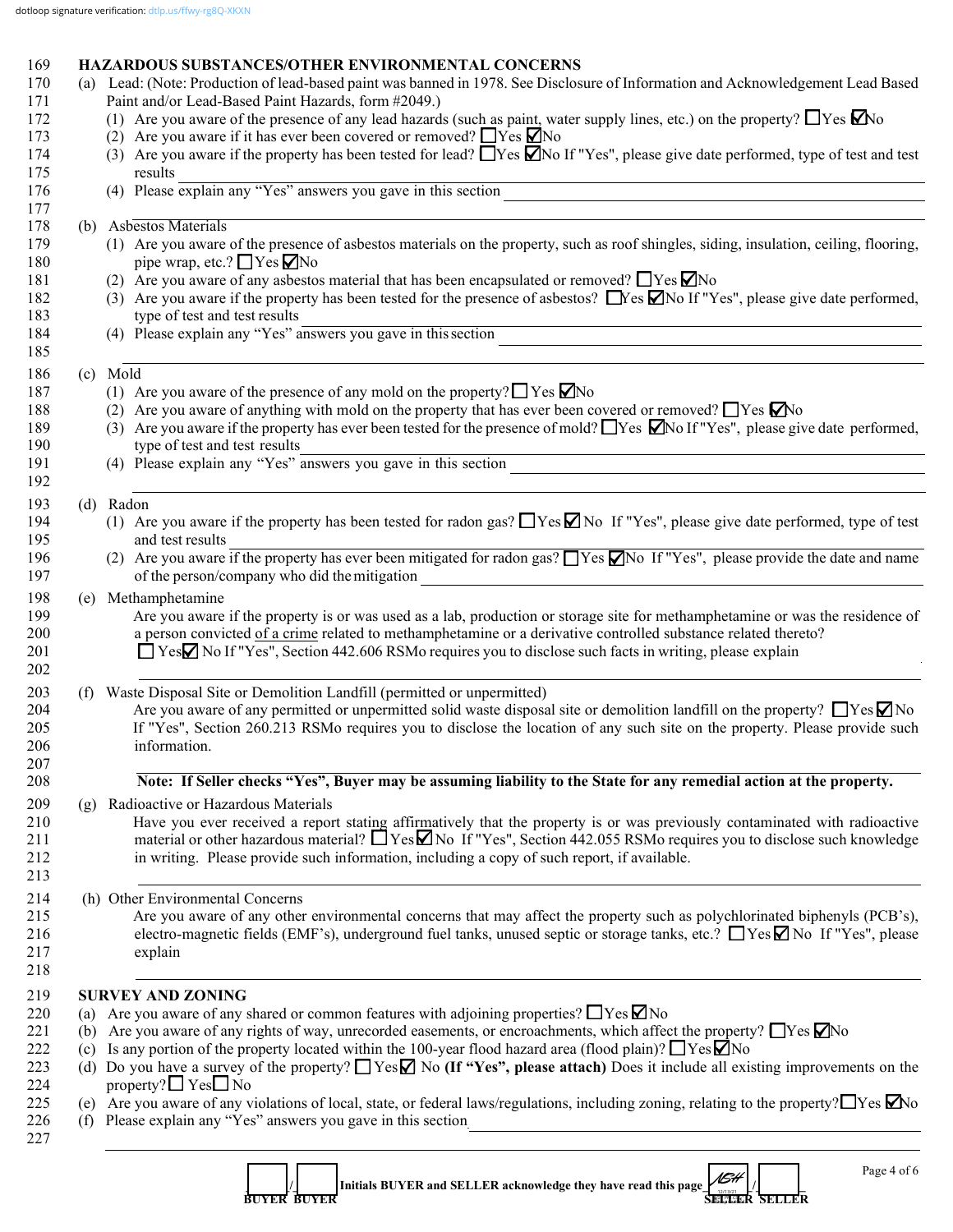#### 228 **INSURANCE**

229 Are you aware of any claims that have been filed for damages to the property?  $\Box$  Yes  $\Box$  No If "Yes", please provide the following 230 information: date of claim, description of claim, repairs and/or replacements completed  $231$ 

|                              | <b>MISCELLANEOUS</b>                                                                                                                                                                                                             |  |  |  |  |
|------------------------------|----------------------------------------------------------------------------------------------------------------------------------------------------------------------------------------------------------------------------------|--|--|--|--|
| (a)                          | The approximate age of the residence is 36 years. The Seller has occupied the property from 8/2004<br>to 7/2020                                                                                                                  |  |  |  |  |
| (b)                          | Has the property been continuously occupied during the last twelve months? $\Box$ Yes $\Box$ No If "No", please explain While not lived<br>in maintained two/three times per week by owners personal representative.             |  |  |  |  |
| (c)                          | Is the property located in an area that requires any compliance inspection(s) including municipality, conservation, fire district or<br>any other required governmental authority? $\Box$ Yes $\Box$ No If "Yes", please explain |  |  |  |  |
| (d)                          | Is the property located in an area that requires any specific disclosure(s) from the city or county? $\Box$ Yes $\Box$ No If "Yes", please<br>explain                                                                            |  |  |  |  |
| (e)                          | Is the property designated as a historical home or located in a historic district? $\Box$ Yes $\Box$ No If "Yes", please explain                                                                                                 |  |  |  |  |
| (f)                          | $\overline{Is}$ property tax abated? $\overline{Y}$ Yes $\overline{Y}$ No Expiration date<br>Attach documentation from taxing authority.                                                                                         |  |  |  |  |
| (g)                          | Are you aware of any pets having been kept in or on the property? ■ Yes No If "Yes" please explain                                                                                                                               |  |  |  |  |
| (h)                          | Is the Buyer being offered a protection plan/home warranty at closing at Seller's expense? TYes No (If "Yes", please attach)                                                                                                     |  |  |  |  |
| (i)                          | Are you aware of any inoperable windows or doors, broken thermal seals, or cracked/broken glass? $\Box$ Yes $\Box$ No                                                                                                            |  |  |  |  |
| (i)                          | Are you aware if carpet has been laid over a damaged wood floor? $\Box$ Yes $\nabla$ No                                                                                                                                          |  |  |  |  |
| (k)                          | Are you aware of any existing or threatened legal action affecting the property? $\Box$ Yes $\nabla$ No                                                                                                                          |  |  |  |  |
| $\left( \frac{1}{2} \right)$ | Are you aware of any consent required of anyone other than the signer(s) of this form to convey title to the property? $\Box$ Yes $\Box$ No                                                                                      |  |  |  |  |
| (m)                          | Please explain any "Yes" answers you gave for $(i)$ , $(j)$ , $(k)$ , or $(l)$ above                                                                                                                                             |  |  |  |  |

#### 255 **Additional Comments:**

| Seller did not live in the condo. Maintained but never lived in the condo |  |  |  |
|---------------------------------------------------------------------------|--|--|--|
|                                                                           |  |  |  |
|                                                                           |  |  |  |
|                                                                           |  |  |  |
|                                                                           |  |  |  |
|                                                                           |  |  |  |
|                                                                           |  |  |  |
|                                                                           |  |  |  |
|                                                                           |  |  |  |

261 Seller attaches the following document(s): \_\_\_\_\_\_\_\_\_\_\_\_\_\_\_\_\_\_\_\_\_\_\_\_\_\_\_\_\_\_\_\_\_\_